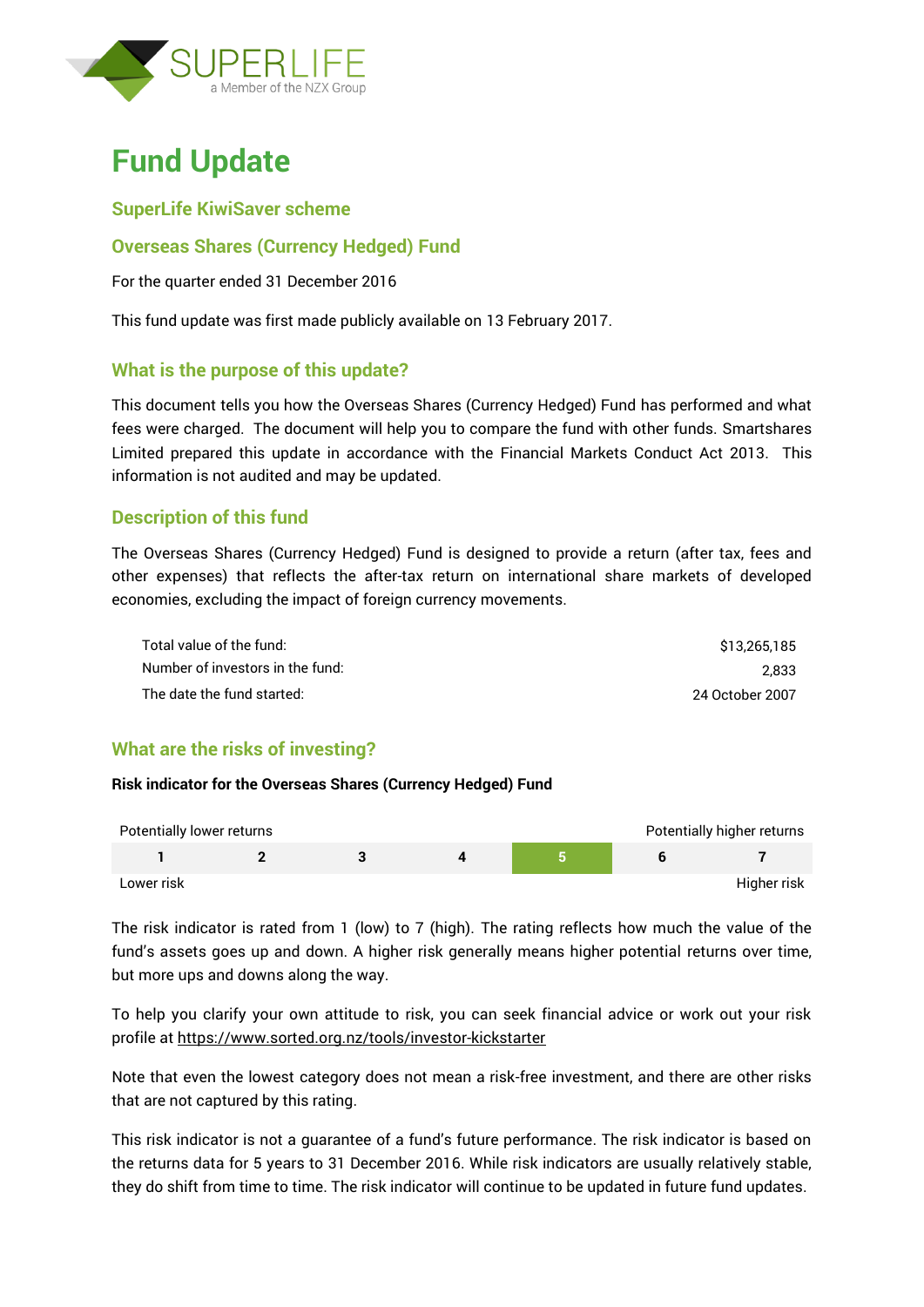

#### **Other specific risks**

There are other risks that may increase the risk to returns for investors, which are not reflected in the risk indicator. These risks include active management risk. In particular, while SuperLife KiwiSaver scheme's philosophy is that a passive approach to investing will deliver better long-term results, we make some active management decisions. There is a risk that this may result in the fund achieving a return that is lower than the investment objective for the fund.

See the "Other Information – Risks" document on the offer register at www.business.govt.nz/disclose for further information.

## **How has the fund performed?**

|                                                                           | Average over past 5 years | Past year |
|---------------------------------------------------------------------------|---------------------------|-----------|
| Annual return<br>(after deductions for charges and tax)                   | 12.58%                    | 9.12%     |
| Annual return<br>(after deductions for charges but before tax)            | 14.93%                    | 11.32%    |
| Market index annual return<br>(reflects no deduction for charges and tax) | 12.77%                    | 9.39%     |

The market index annual return is based on the annual return for the MSCI World Index (100% NZD Hedged). Additional information about the market index is available on the offer register at [www.business.govt.nz/disclose](http://www.business.govt.nz/disclose)



#### **Annual return graph**

■ Overseas Shares (Currency Hedged) Fund Market index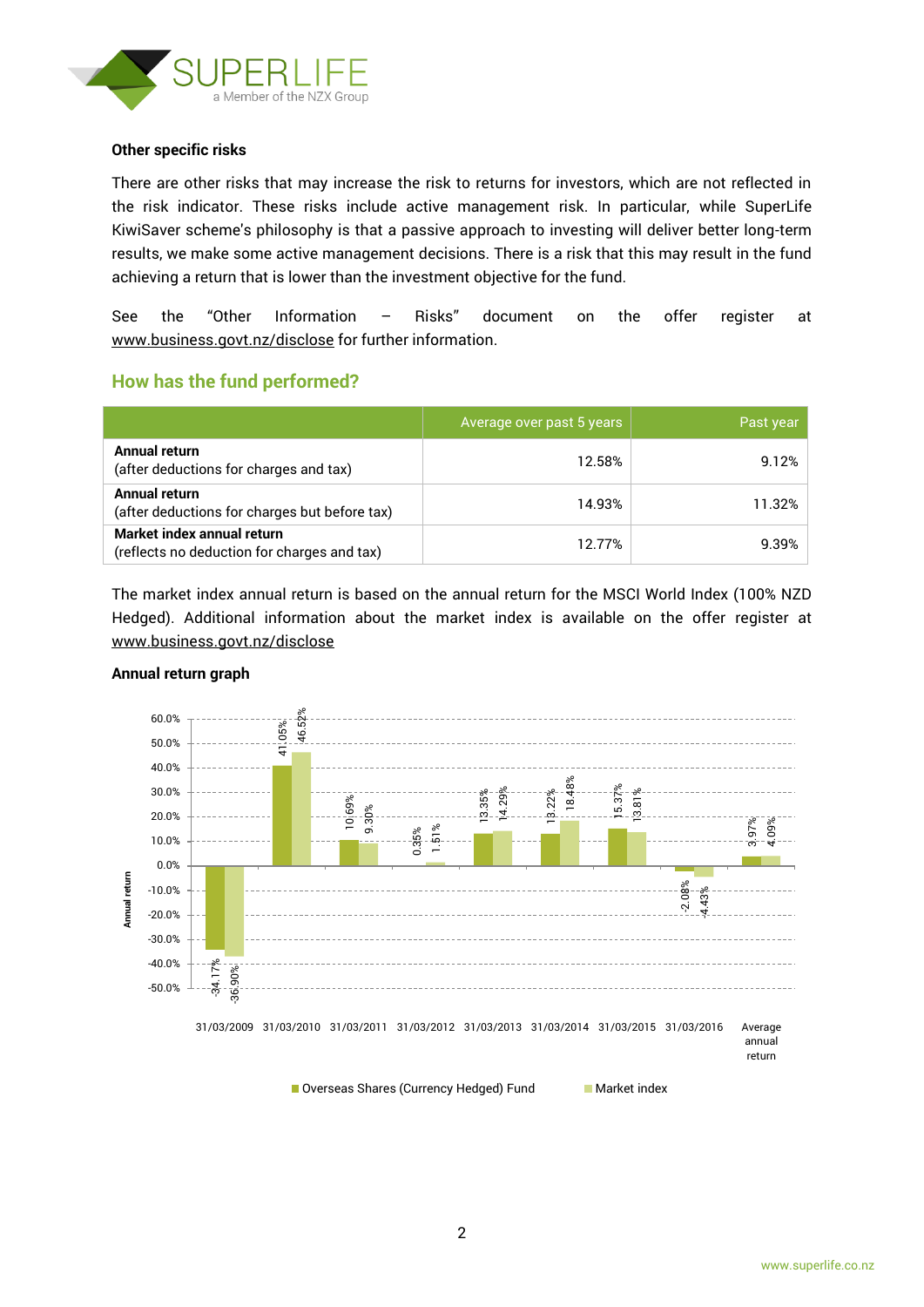

This shows the return after fund charges and tax for each year ending 31 March since the fund started. The last bar shows the average annual return since the fund started, up to 31 December 2016.

**Important**: This does not tell you how the fund will perform in the future.

Returns in this update are after tax at the highest prescribed investor rate (PIR) of tax for an individual New Zealand resident. Your tax may be lower.

## **What fees are investors charged?**

Investors in the Overseas Shares (Currency Hedged) Fund are charged fund charges. In the year to 31 March 2016 these were:

|                                                    | % per annum of fund's net asset value |
|----------------------------------------------------|---------------------------------------|
| <b>Total fund charges</b>                          | $0.66\%$                              |
| Which are made up of:                              |                                       |
| <b>Total management and administration charges</b> | 0.66%                                 |
| Including:                                         |                                       |
| Manager's basic fee                                | 0.40%                                 |
| Other management and administration charges        | 0.26%                                 |
| <b>Total performance-based fees</b>                | 0.00%                                 |
| <b>Other charges</b>                               | Dollar amount per investor            |
| Administration fee                                 | \$33 per annum                        |

The Scheme has a transfer fee. You will be charged this fee if you transfer your investment to another KiwiSaver scheme. The fee is \$100.

\*From 9 November 2016, the total fund charges changed to an estimated 0.59% per annum of the fund's net asset value and the administration fee reduced to \$30 per annum.

See the "Other Information – Fees" document on the offer register at www.business.govt.nz/disclose for further information about the fees you will be charged for investing in the SuperLife KiwiSaver scheme.

Small differences in fees and charges can have a big impact on your investment over the long term.

### **Example of how this applies to an investor**

Jess had \$10,000 in the fund at the start of the year and did not make any further contributions. At the end of the year, Jess received a return after fund charges were deducted of \$912 (that is 9.12% of her initial \$10,000). Jess paid other charges of \$33<sup>1</sup>. This gives Jess a total return after tax of \$879 for the year.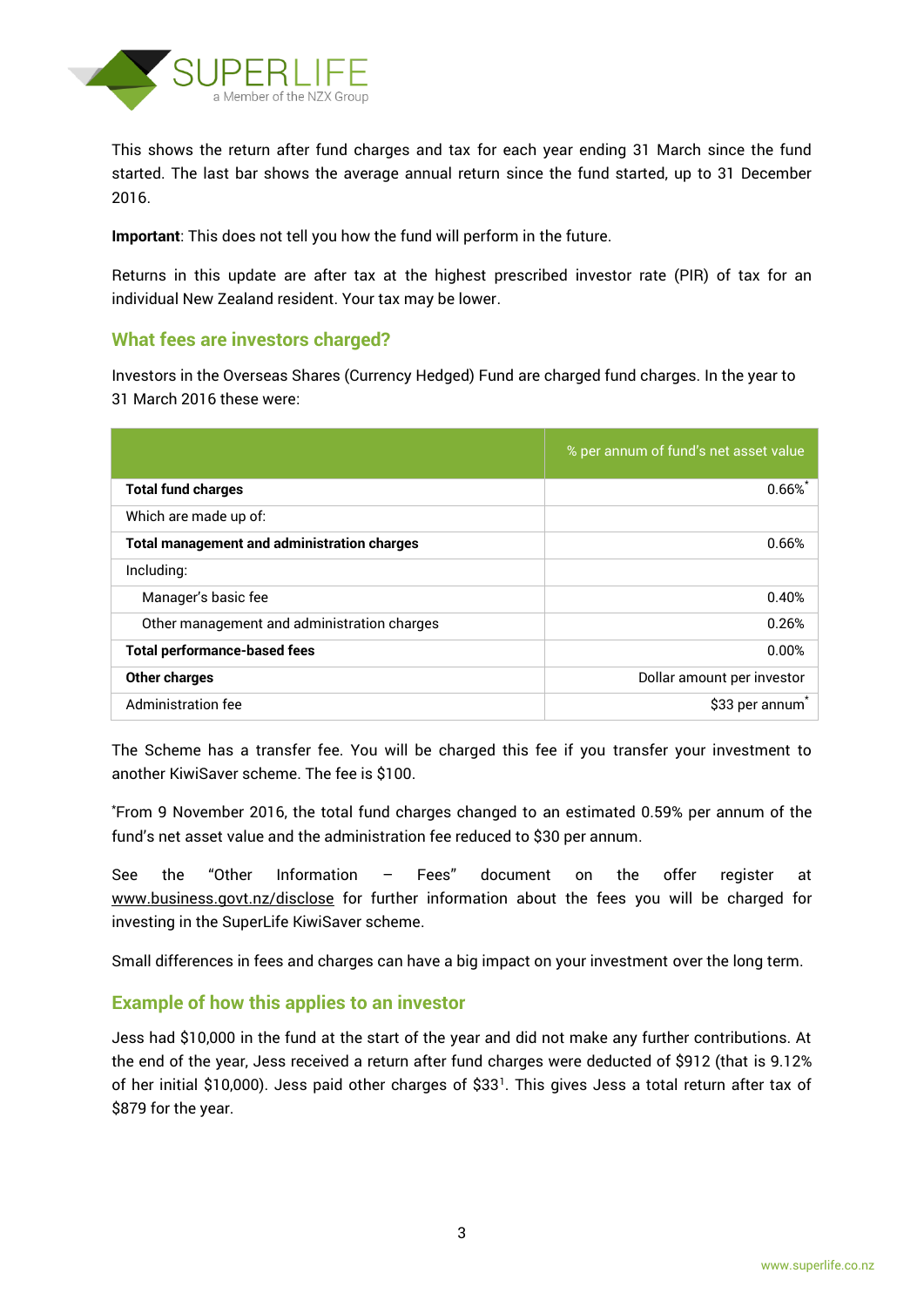

# **What does the fund invest in?**

### **Actual investment mix**

This shows the types of assets that the fund invests in.



#### **Target investment mix**

This shows the mix of assets that the fund generally intends to invest in.

| <b>Asset Category</b>        | Target asset mix |
|------------------------------|------------------|
| Cash and cash equivalents    |                  |
| New Zealand fixed interest   |                  |
| International fixed interest |                  |
| Australasian equities        |                  |
| International equities       | 100.00%          |
| Listed property              |                  |
| Unlisted property            | $\blacksquare$   |
| Commodities                  |                  |
| Other                        |                  |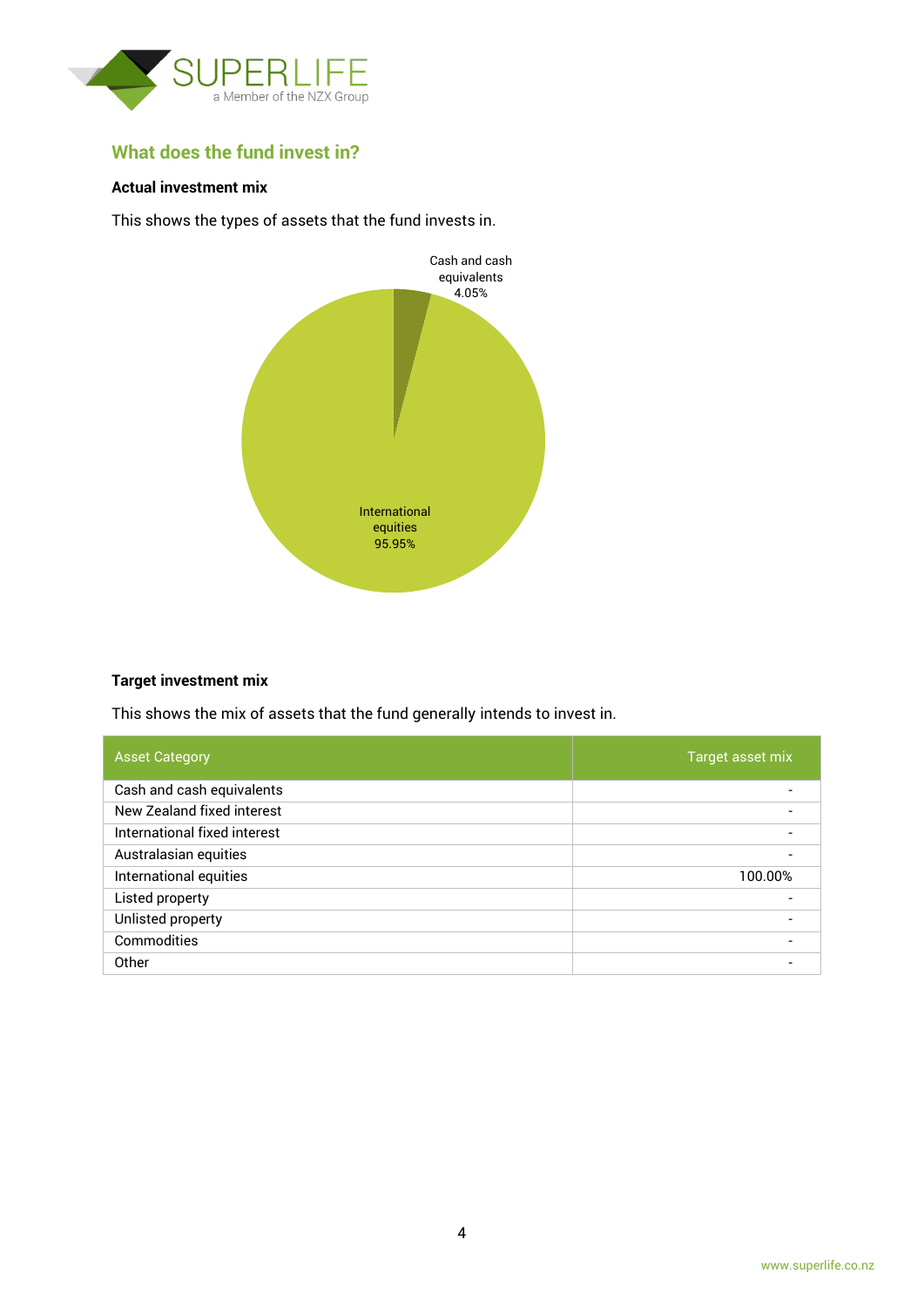

### **Top 10 investments**

| <b>Name</b>                        | % of fund<br>net assets | <b>Type</b>                  | Country              | <b>Credit rating</b><br>(if applicable) |
|------------------------------------|-------------------------|------------------------------|----------------------|-----------------------------------------|
| Vanguard FTSE Europe ETF           | 32.08%                  | International<br>equities    | <b>United States</b> |                                         |
| Vanguard S&P 500 ETF               | 21.53%                  | International<br>equities    | <b>United States</b> |                                         |
| Vanguard FTSE Pacific ETF          | 11.54%                  | International<br>equities    | <b>United States</b> |                                         |
| Vanguard Value ETF                 | 8.29%                   | International<br>equities    | <b>United States</b> |                                         |
| Vanguard Growth ETF                | 7.70%                   | International<br>equities    | <b>United States</b> |                                         |
| Vanguard Small-Cap ETF             | 6.35%                   | International<br>equities    | <b>United States</b> |                                         |
| Vanguard Mid-Cap ETF               | 6.18%                   | International<br>equities    | <b>United States</b> |                                         |
| Vanguard Total World Stock ETF     | 6.03%                   | International<br>equities    | <b>United States</b> |                                         |
| <b>ASB NZD Current Account</b>     | 3.23%                   | Cash and cash<br>equivalents | New Zealand          | $AA-$                                   |
| <b>Westpac NZD Current Account</b> | 0.98%                   | Cash and cash<br>equivalents | New Zealand          | $AA-$                                   |

The top 10 investments make up 103.91% of the fund.

## **Currency hedging**

The fund's foreign currency exposure is generally 100% hedged to the NZD, but may vary between 90% and 110%.